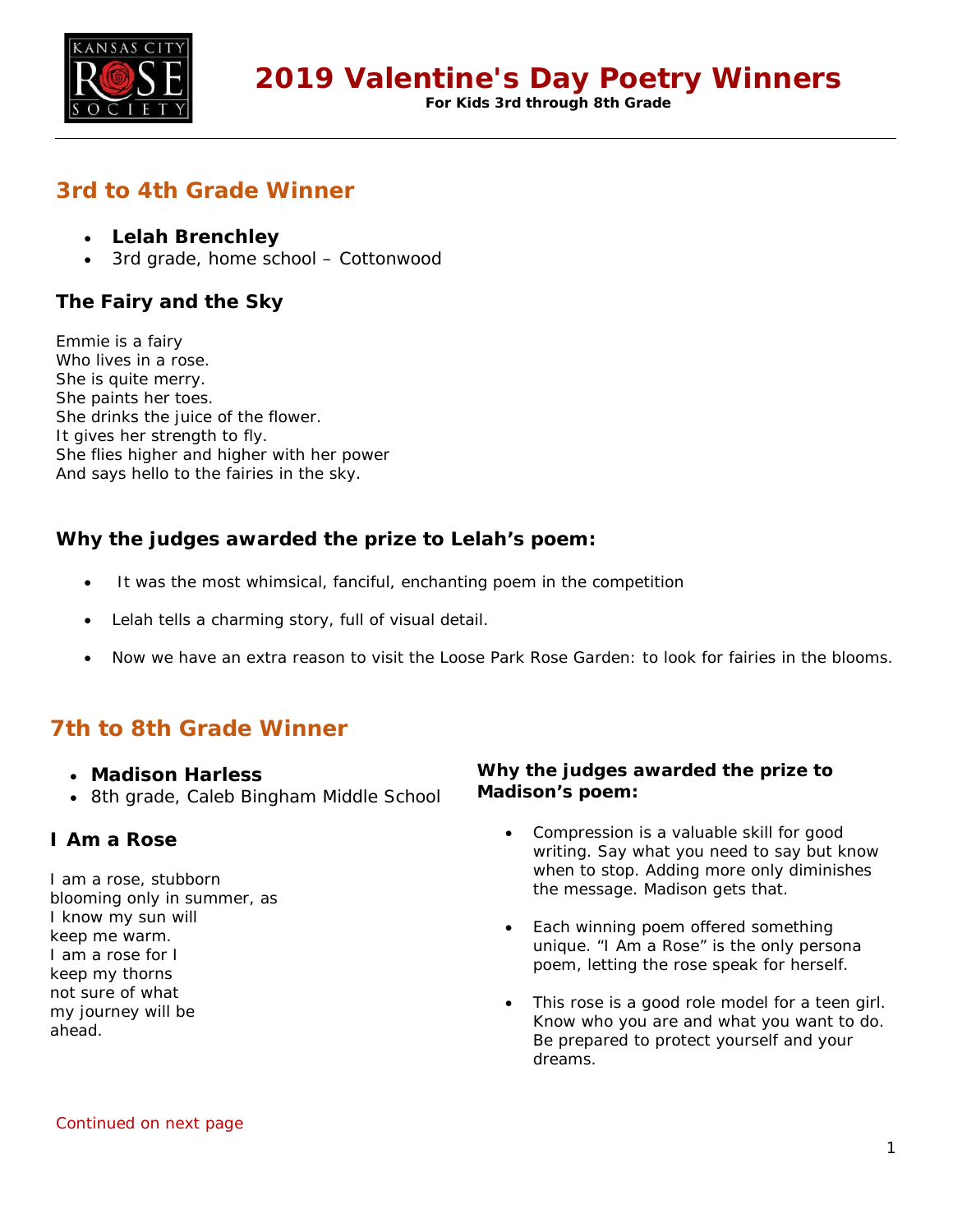# **5th to 6th Grade Winner**

- **Katalin Somogie**
- 6th grade, Lincoln College Preparatory Academy Middle School

### The Garden Is Full of Roses

The garden is full of roses The sun is shining and drying the roses of their dew The gardener is watering his roses The birds are out and flying The chicks are hatched and new The bunnies are out and hopping The gardener is digging in the dirt The children are out and running The families are having picnics The geese are out and swimming The florist is making bouquets The fountain is splish-splashing The grass is back to growing The snow is melting away The trees are blossoming The eggs are hatching On this fine spring day

### **Why the judges awarded the prize to Katalin's poem:**

- Writing in verse is challenging, but Katalin added as extra level of difficulty by writing a concrete poem: a poem that creates a visual shape to enhance the meaning of the poem. The vase contains the elements of the full garden and reminds us that roses are also a joy when carried indoors.
- Don't you want to rush out to the garden now? Exactly. Although roses in a vase are still, the poem captures the joy and movement in the spring garden.
- "Splish-splashing" is a marvelous addition of sound, but we can also imagine the noises made by geese and running children.

Continued on next page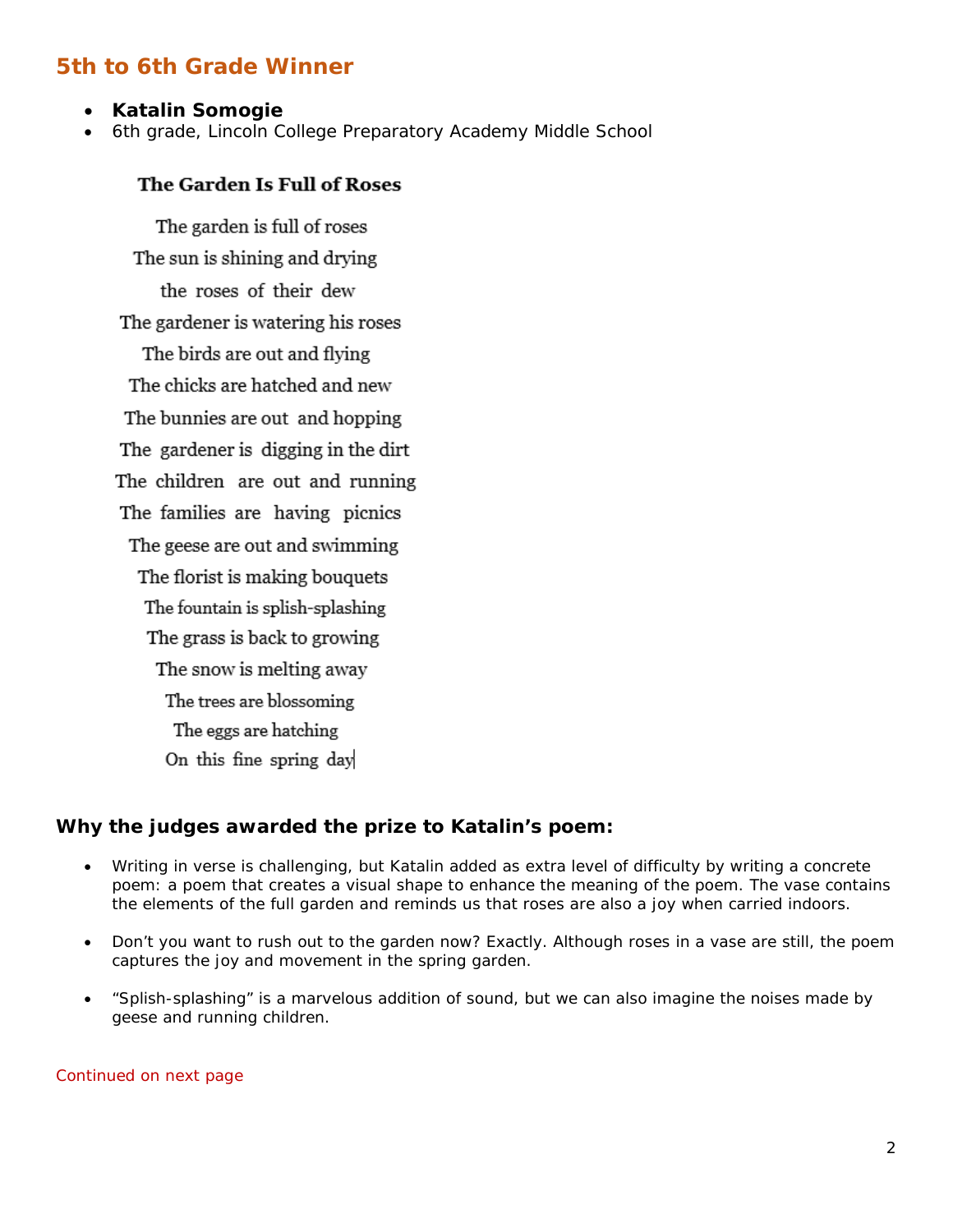# **7th to 8th Grade Winner**

- **Madison Harless**
- 8th grade, Caleb Bingham Middle School

### **I Am a Rose**

I am a rose, stubborn blooming only in summer, as I know my sun will keep me warm. I am a rose for I keep my thorns not sure of what my journey will be ahead.

# **Special Award for Outstanding Craft**

- **Anna Elizabeth Linney**
- 4th grade, Prairie Star Elementary School

#### **The Princess Rose**

As sun shines, my soft petals waltz and multiply, The cold, frigid winter has passed, The spring cheer makes me happy, I sigh.

Bursts of magenta and cobalt surround me nearby, I wake up from deep slumber, As sun shines, my soft petals waltz and multiply.

A young girl chases a spotted butterfly, My rose garden home is coming to life, The spring cheer makes me happy, I sigh.

Worker bees buzz to take nectar nearby, And a warm breeze blows gently, As sun shines, my soft petals waltz and multiply.

Oh how I love springtime, the roses imply, Their beauty coming from inside, The spring cheer makes me happy, I sigh.

The fountain drops, pours and I hear a lullaby, Of the pink princess rose am I. As sun shines, my soft petals waltz and multiply. The spring cheer makes me happy, I sigh.

#### Continued on next page

#### **Why the judges awarded the prize to Madison's poem:**

- Compression is a valuable skill for good writing. Say what you need to say but, know when to stop. Adding more only diminishes the message. Madison gets that.
- Each winning poem offered something unique. "I Am a Rose" is the only persona poem, letting the rose speak for herself.
- This rose is a good role model for a teen girl. Know who you are and what you want to do. Be prepared to protect yourself and your dreams.

#### **Why the judges chose to honor Anna's poem with a special Award for Outstanding Craft**

- If someone stopped you on the street and asked, "What is a villanelle?" could you explain it to them? Probably not, unless you're a poet or English teacher. Anna's poem is a villanelle, a tricky 19-line verse form using a pattern of repeated lines in addition to rhyming. Poets in MFA programs, not 4th graders, often write their first villanelles.
- In addition to using rhyme and repetition, Anna makes good use of alliteration to make her villanelle sound even more musical: bees/buzz/breeze, nectar nearby. The Princess Rose hears a lullaby, and we can hear it, too.
- Anna's poem plants readers in the rose garden, where we can feel the joy of blooming again in spring.